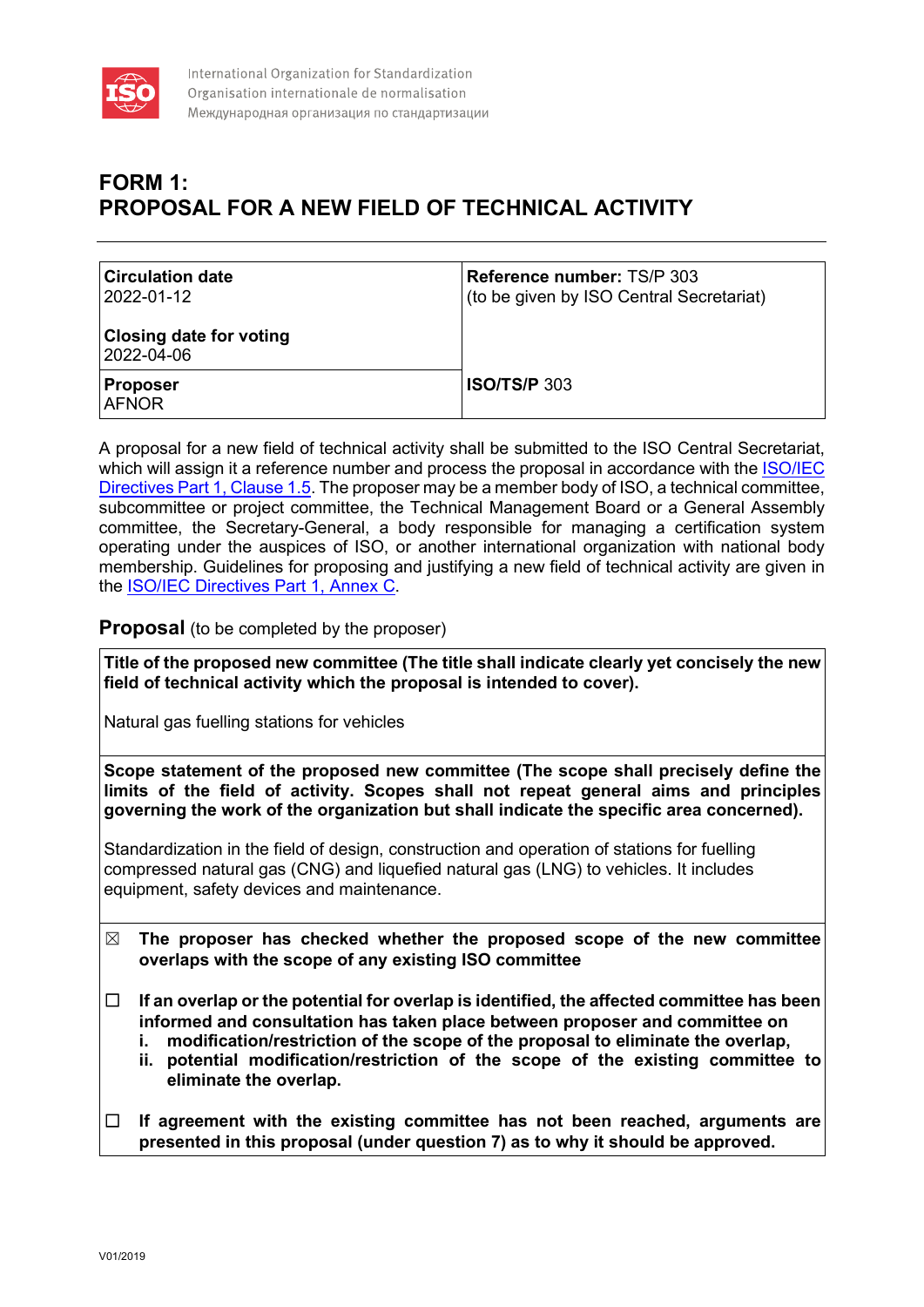**Proposed initial programme of work. (The proposed programme of work shall correspond to and clearly reflect the aims of the standardization activities and shall, therefore, show the relationship between the subject proposed. Each item on the programme of work shall be defined by both the subject aspect(s) to be standardized (for products, for example, the items would be the types of products, characteristics, other requirements, data to be supplied, test methods, etc.). Supplementary justification may be combined with particular items in the programme of work. The proposed programme of work shall also suggest priorities and target dates.)**

Revision of ISO 16923:2016, Natural gas fuelling stations - CNG stations for fuelling vehicles Revision of ISO 16924:2016, Natural gas fuelling stations - LNG stations for fuelling vehicles

**Indication(s) of the preferred type or types of deliverable(s) to be produced under the proposal (This may be combined with the "Proposed initial programme of work" if more convenient).**

ISO standards

**A listing of relevant existing documents at the international, regional and national levels. (Any known relevant document (such as standards and regulations) shall be listed, regardless of their source and should be accompanied by an indication of their significance.)**

- ISO 16923 and ISO 16924 were developed under the responsibility of ISO/PC 252 (disbanded after publication of the 2 standards)
- CEN-CENELEC Guide 38 "Guide for multifuel stations" could also be used for covering compatibility issues with other fuels.

**A statement from the proposer as to how the proposed work may relate to or impact on existing work, especially existing ISO and IEC deliverables. (The proposer should explain how the work differs from apparently similar work, or explain how duplication and conflict will be minimized. If seemingly similar or related work is already in the scope of other committees of the organization or in other organizations, the proposed scope shall distinguish between the proposed work and the other work. The proposer shall indicate whether his or her proposal could be dealt with by widening the scope of an existing committee or by establishing a new committee.)**

No expected impact on existing work except the proposed revision of ISO 16923 and 16924.

Liaison with IEC/TC 31 Equipment for explosive atmospheres will be established. It is intended, as in current version of ISO 16923 and ISO 16924, to refer to IEC standards on explosives atmospheres developed under the responsibility of IEC/TC 31.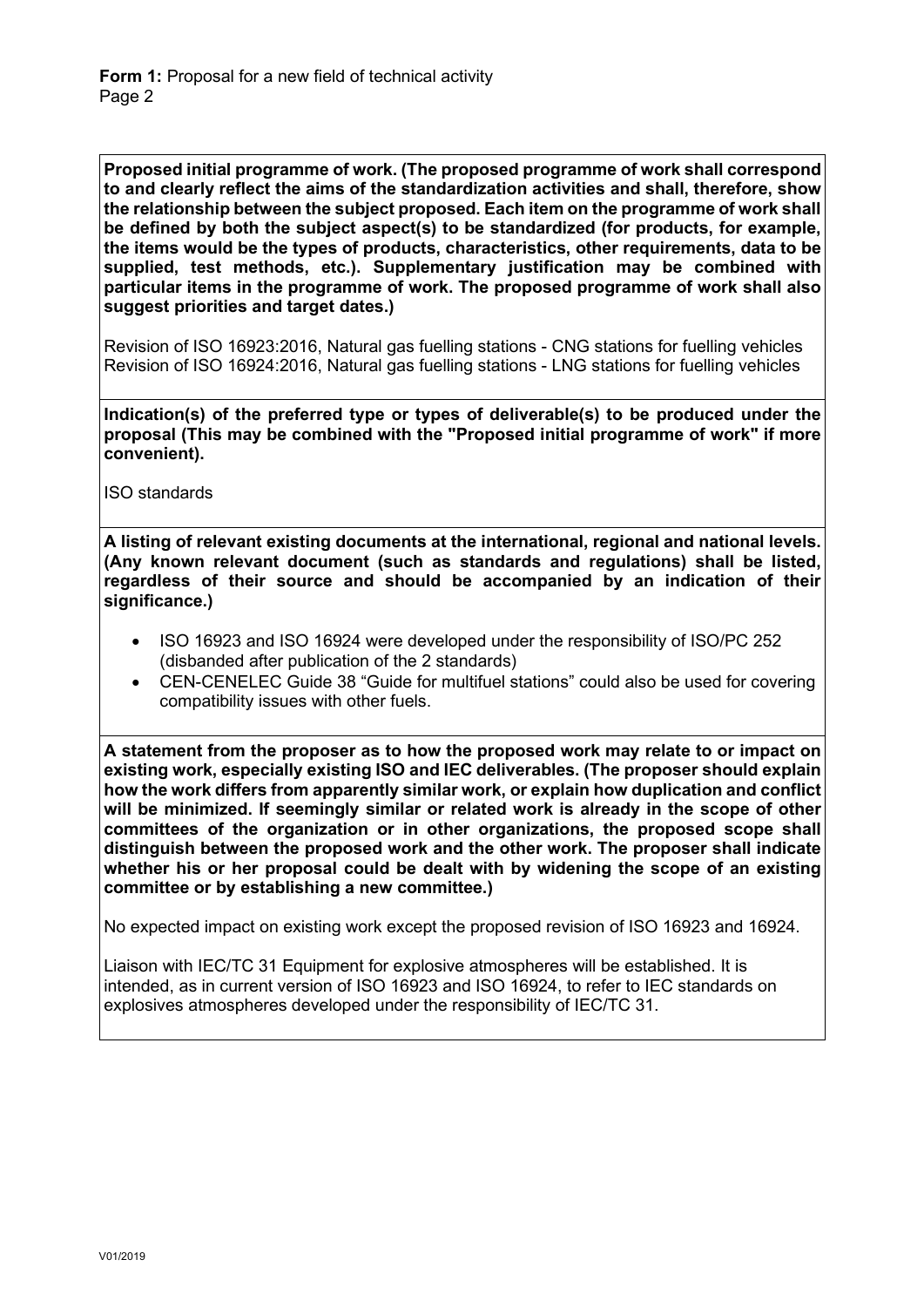## **A listing of relevant countries where the subject of the proposal is important to their national commercial interests.**

The countries

- of the former 21 P-members of ISO/PC 252: Argentina, Armenia, Canada, Czech Republic, Germany, India, Iran, Israel, Italy, Korea, New Zealand, South Africa, Spain, Sweden, Switzerland, Thailand, The Netherlands, Turkey, United States
- and the former 10 O-members of ISO/PC 252: Austria, Ecuador, Finland, France, Japan, Morocco, Poland, Oman, Portugal, Trinidad and Tobago

**A listing of relevant external international organizations or internal parties (other ISO and/or IEC committees) to be engaged as liaisons in the development of the deliverable(s). (In order to avoid conflict with, or duplication of efforts of, other bodies, it is important to indicate all points of possible conflict or overlap. The result of any communication with other interested bodies shall also be included.)**

"NGV Global", NGO about natural gas vehicles in special consultative status with the Economic and Social Council of the United Nations, will ask for a liaison.

Cooperation with CEN/TC 326 Natural gas vehicles - Fuelling and operation will be sought.

**A simple and concise statement identifying and describing relevant affected stakeholder categories (including small and medium sized enterprises) and how they will each benefit from or be impacted by the proposed deliverable(s).**

Industry will benefit from the revisions: fuelling stations designers and manufacturers but also fuelling stations operators and users.

Authorities will benefit as the revised standards will help to authorize new or modified fuelling stations.

The revised standards will address:

- SDG 7 clean and affordable energy

- SDG 9 industries, innovation and infrastructure

- SDG 13 climate actions

**An expression of commitment from the proposer to provide the committee secretariat if the proposal succeeds.**

If the proposal is accepted, AFNOR is willing to undertake the work of secretariat of the new TC, and is committed to providing all resources to successfully run the secretariat. It is anticipated that the committee manager that will be nominated is Mr Christophe ERHEL (BNG on behalf of AFNOR) and the chair Mr Erik BÜTHKER (TotalEnergies).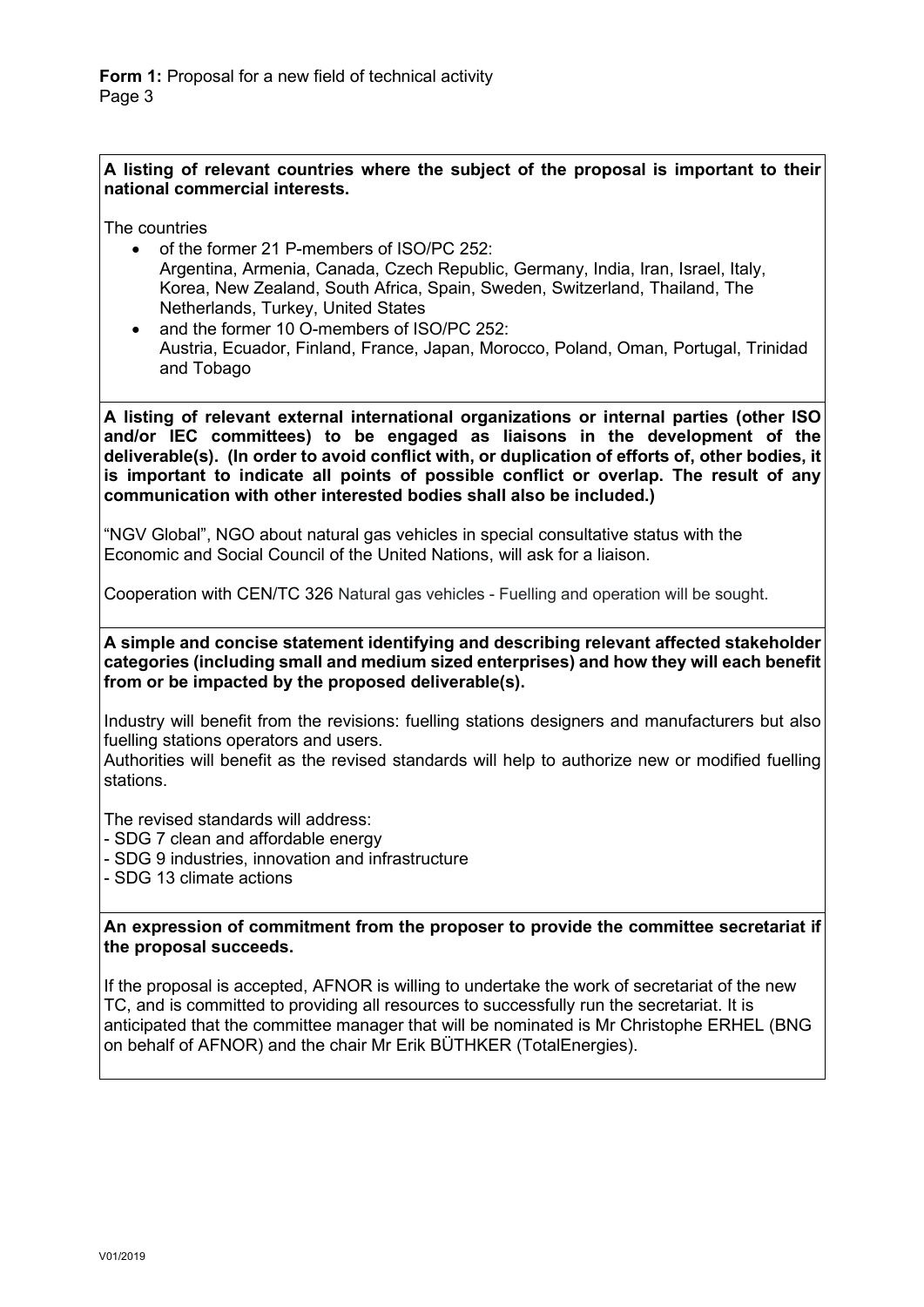**Purpose and justification for the proposal. (The purpose and justification for the creation of a new technical committee shall be made clear and the need for standardization in this fieldshall be justified. Clause C.4.13.3 of [Annex C](https://www.iso.org/sites/directives/current/part1/index.xhtml#_idTextAnchor310) of the ISO/IEC Directives, Part 1 contains a menu of suggestions or ideas for possible documentation to support and purpose and justification of proposals. Proposers should consider these suggestions, but they are not limited to them, nor are they required to comply strictly with them. What is most important is that proposers develop and provide purpose and justification information that is most relevant to their proposals and that makes a substantial business case for the market relevance and the need for their proposals. Thorough, well-developed and robust purpose and justification documentation will lead to more informed consideration of proposals and ultimately their possible success in the ISO IEC system.)**

Five years after their publication, International standards ISO 16923 and ISO 16924 on Compressed Natural Gas and Liquefied Natural Gas fuelling stations should be updated. As natural gas as a transport fuel offers important benefits to consumers, the environment and the economy, it is indeed expected its use will continue to increase in the coming years (see figures below about the number of CNG/LNG fuelling stations and the number of natural gas vehicles). Updated and market relevant ISO standards on CNG and LNG are therefore needed.

Natural gas provides a quick and cost-effective way to decarbonize road transport and improve air quality in cities. It is an immediately available alternative to oil, with lower GHG emissions than any other hydrocarbon fuel and emitting virtually none of the pollutants (particulate matter and nitrogen oxides or NOx) that increasingly contaminate the air in areas with dense traffic. Vehicles fuelled by natural gas are quieter compared to Diesel and offer a lower total cost of ownership compared to conventional fuels. The technology used in natural gas vehicles is mature and safe.

Gas as a vehicle fuel is available as compressed natural gas (CNG) and liquefied natural gas (LNG). It can be used for cars, vans, buses and trucks, with many different models on the market today from established manufactures.

Natural gas also offers important synergies with biomethane from waste and biomass or synthetic gas produced using wind and solar energy. When using renewable gas, a quasicarbon-neutral mobility is achieved without any impact on the infrastructure and vehicle technology.

Figures:

In 2019, the number of CNG and LNG fuelling stations reached 33383 worldwide:

- 20 275 in Asia-Pacific

- 5 848 in Latin America

- 5 194 in Europe

- 1 856 in North America

- 210 in Africa

More than 4 000 stations are under construction or in project.

In 2019, the number of natural gas vehicles reached 27 million worldwide. The top ten countries are: China 6 760 000 Iran 4 950 000 India 3 307 466 Pakistan 3 000 000 Brazil 1 859 300 Argentina 1,652 939 Italy 1 134 982